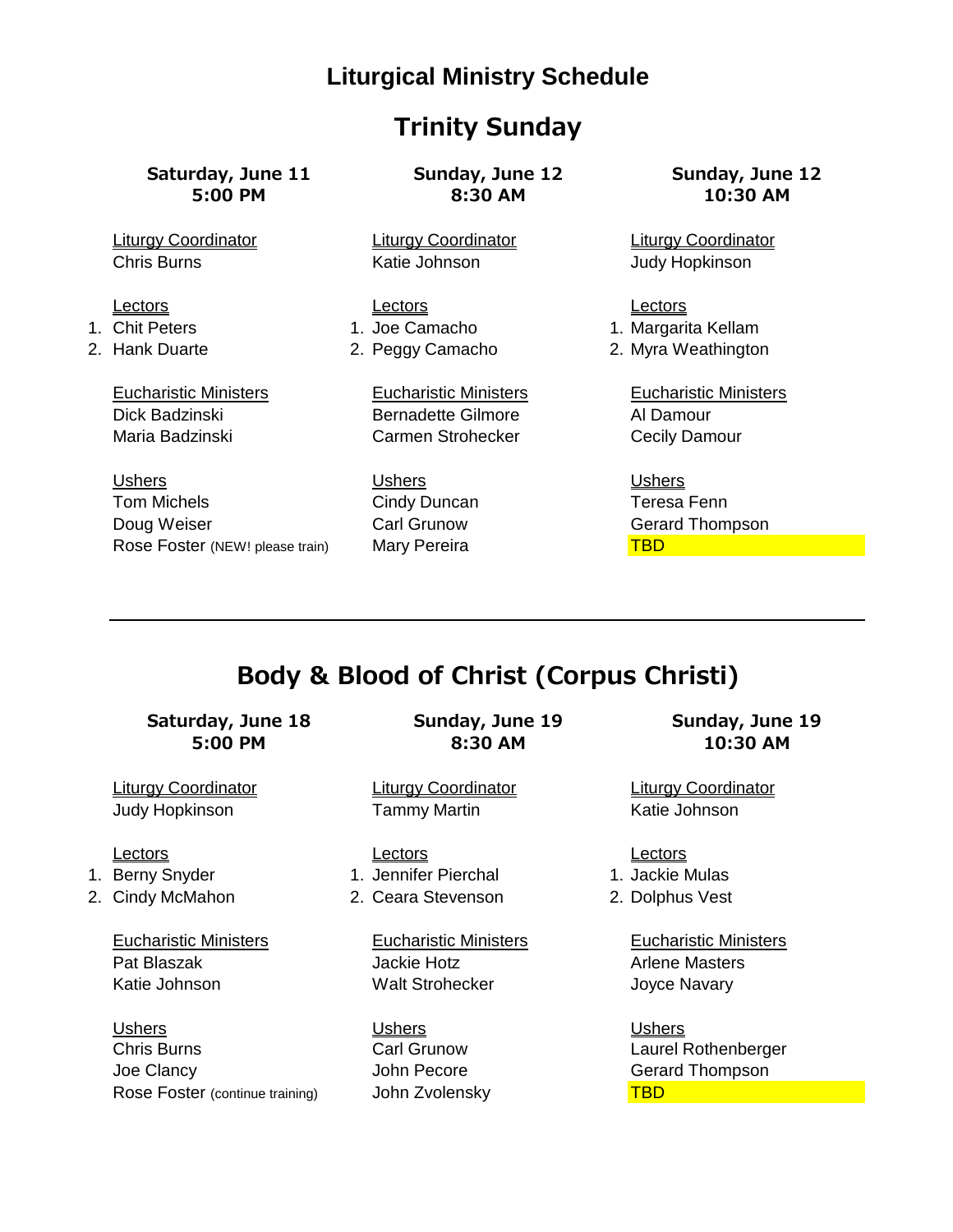### **13th Sunday in Ordinary Time**

**Saturday, June 25 Sunday, June 26 Sunday, June 26**

**5:00 PM 8:30 AM 10:30 AM**

Liturgy Coordinator Liturgy Coordinator Liturgy Coordinator Cathy Laskowski **CJ McBrearty CGG Arrow Arlene Masters** 

Lectors Lectors **Lectors Lectors** 1. Rene Weiser **1. Walt Strohecker** 1. Corinne Kirkland 2. Chit Peters 2. Ryan Ayi-Bamah 2. Theresa Davis

Eucharistic Ministers Eucharistic Ministers Eucharistic Ministers Alex Clark **Tammy Martin** Joyce Navary Pat Blaszak Duane Wallace Chris Petri

Ushers Ushers Ushers Doug Weiser **Mary Pereira** Mary Pereira **Teresa Fenn** Tom Michels **TBD** Cindy Duncan TBD

(Erlita Moran - shadowing)

Joe Clancy John Zvolensky Gerard Thompson

## **14th Sunday in Ordinary Time**

# **Saturday, July 2 Sunday, July 3 Sunday, July 3**

- 
- 

**5:00 PM 8:30 AM 10:30 AM**

Liturgy Coordinator Liturgy Coordinator Liturgy Coordinator Giovanna Michels **Tammy Martin** Tammy Martin Judy Hopkinson (Carl Grunow - shadowing) (Erlita Moran - shadowing)

Lectors Lectors **Lectors Lectors** 1. Chris Burns 1. Peggy Camacho 1. Dolphus Vest

Rene Weiser Cathy Jones Mary Henrich Chit Peters **Bernadette Gilmore** Arlene Masters **Article Masters** 

Ushers Ushers Ushers Joe Clancy TBD Teresa Fenn **Doug Weiser Contact TBD TBD** TBD TBD TBD

2. Debbie Nolen 2. Joe Camacho 2. Mally Dryden-Mason

Eucharistic Ministers Eucharistic Ministers Eucharistic Ministers

Chris Burns John Pecore Laurel Rothenberger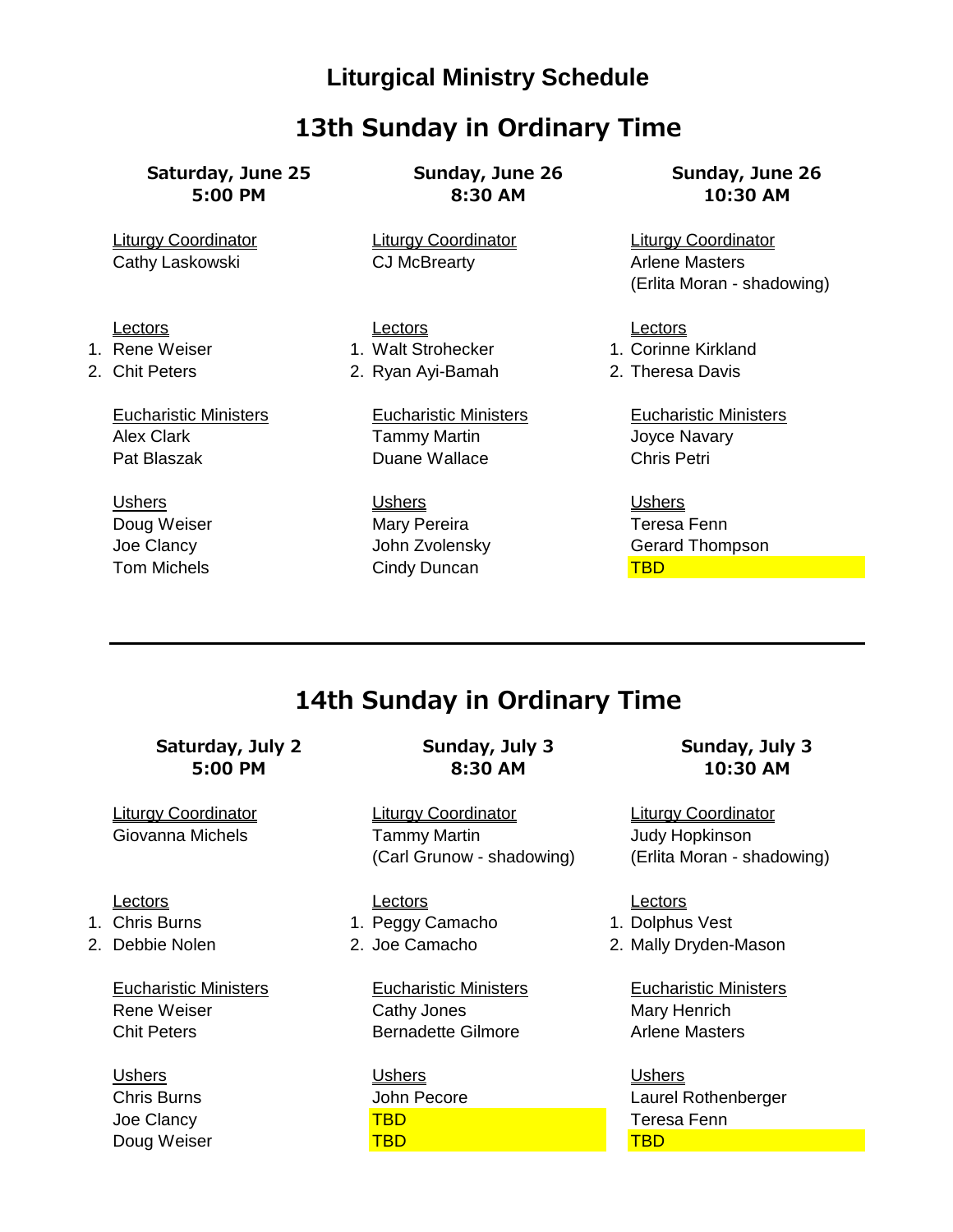### **15th Sunday in Ordinary Time**

**Saturday, July 9 Sunday, July 10 Sunday, July 10**

**5:00 PM 8:30 AM 10:30 AM**

Liturgy Coordinator Liturgy Coordinator Liturgy Coordinator Katie Johnson **CJ McBrearty CONCE Erlita Moran** (Walt Strohecker - shadowing)

#### Lectors Lectors **Lectors Lectors**

1. Hank Duarte **1. Ceara Stevenson** 1. Myra Weathington 2. Berny Snyder 2. Jennifer Pierchal 2. Margarita Kellam

Sue Ruppel **Linda Mingos Linda Mingos** Joyce Navary Alex Clark Jackie Hotz Chris Petri

Ushers Ushers Ushers Tom Michels Cindy Duncan Teresa Fenn Chris Burns **Chris Burns Chris Burns Chris Burns Chris Burns Chris Burns Chris Burns Chris Burns Chris Burns Chris Burns Chris Burns Chris Burns Chris Burns Chris Burns Chris Burns Chris Burns**

Eucharistic Ministers Eucharistic Ministers Eucharistic Ministers

Rose Foster **Carl Grunow** Carl Grunow Gerard Thompson

## **16th Sunday in Ordinary Time**

**Saturday, July 16 Sunday, July 17 Sunday, July 17**

- 
- 

**8:30 AM 8:30 AM 10:30 AM**

Liturgy Coordinator Liturgy Coordinator Liturgy Coordinator Chris Burns Katie Johnson Arlene Masters (Carl Grunow - shadowing)

Lectors **Lectors Lectors Lectors** 

Katie Johnson **Tammy Martin Communist Contract Contract Contract Contract Contract Contract Contract Contract Contract Contract Contract Contract Contract Contract Contract Contract Contract Contract Contract Contract Cont** Giovanna Michels **Carmen Strohecker** Mary Henrich

Ushers Ushers Ushers

- 1. Debbie Nolen 1. Shawne Kaeser 1. Mally Dryden-Mason
- 2. Chit Peters 2. Walt Strohecker 2. Corinne Kirkland

Eucharistic Ministers Eucharistic Ministers Eucharistic Ministers

Joe Clancy Cindy Duncan Laurel Rothenberger Rose Foster John Pecore Gerard Thompson Alex Clark North Clark John Zvolensky North TBD **TBD**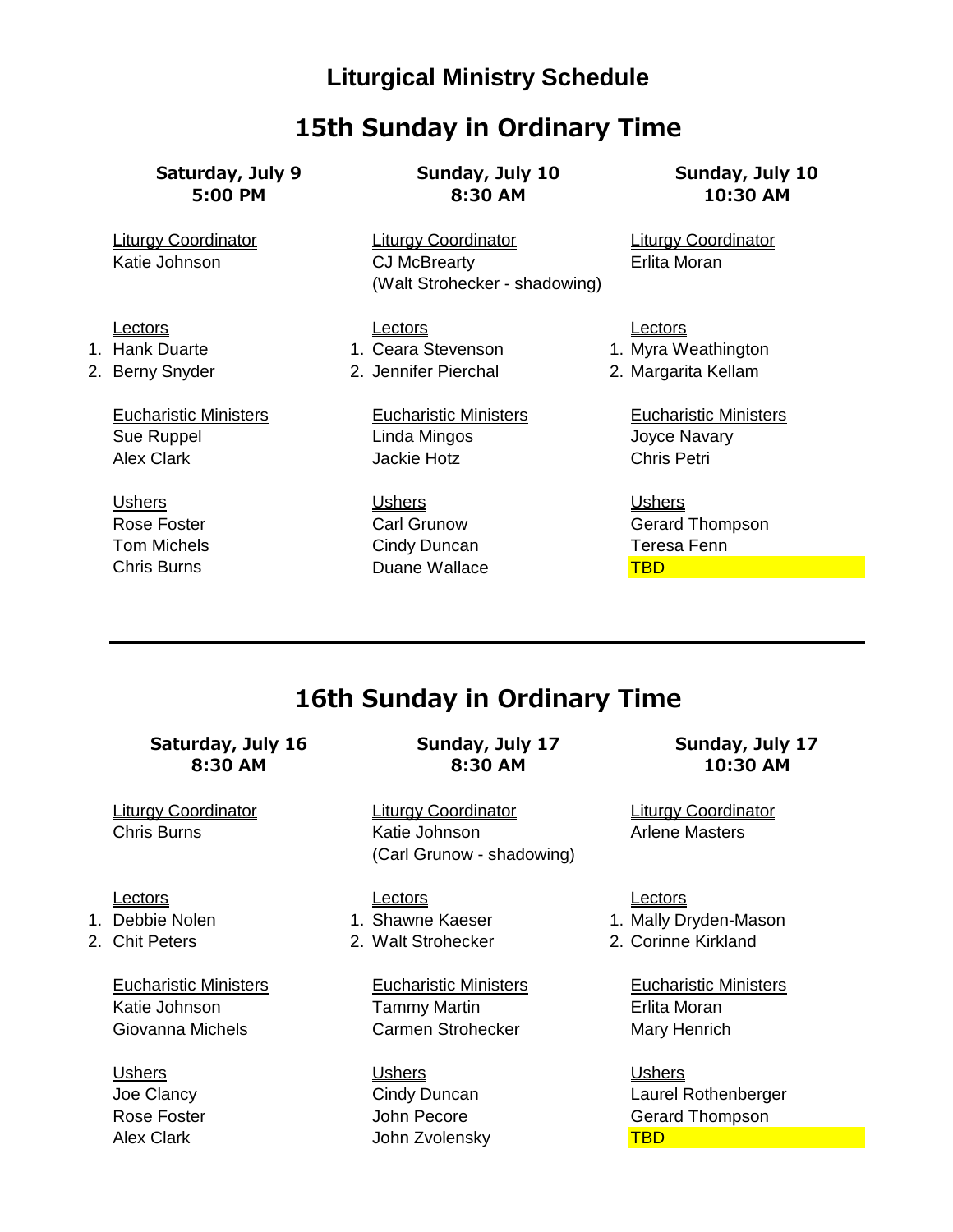### **17th Sunday of Ordinary Time**

**Saturday, July 23 Sunday, July 24 Sunday, July 24**

- 
- 

**5:00 PM 8:30 AM 10:30 AM**

Liturgy Coordinator Liturgy Coordinator Liturgy Coordinator Judy Hopkinson Carl Grunow Erlita Moran

Lectors **Lectors Lectors Lectors** 1. Cindy McMahon 1. Ryan Ayi-Bamah 1. Theresa Davis 2. Chris Burns 2. Shawne Kaeser 2. Jackie Mulas

Maria Badzinski Duane Wallace Cecily Damour Dick Badzinski Cathy Jones Carry Al Damour

Ushers Ushers Ushers Chris Burns **Mary Pereira** Chris Burns Don Davis

Eucharistic Ministers Eucharistic Ministers Eucharistic Ministers

Joe Clancy **State Arrow Clancy** John Zvolensky **Arrow Arlene Masters** Rose Foster **Cindy Duncan** Gerard Thompson

## **18th Sunday of Ordinary Time**

## **Saturday, July 30 Sunday, July 31 Sunday, July 31**

- 
- 

Giovanna Michels Jackie Hotz Chris Petri Pat Blaszak **National Linda Mingos Castro Erlita Moran** 

# **5:00 PM 8:30 AM 10:30 AM**

Liturgy Coordinator Liturgy Coordinator Liturgy Coordinator Cathy Laskowski **Tammy Martin** Tammy Martin Judy Hopkinson (Walt Strohecker - shadowing)

- 
- 2. Rene Weiser 2. Peggy Camacho 2. Dolphus Vest

Ushers Ushers Ushers Rose Foster **Network** John Zvolensky **Teresa Fenn** 

Lectors **Lectors Lectors Lectors** 

- 1. Katie Johnson 1. Joe Camacho 1. Margarita Kellam
	-

Eucharistic Ministers Eucharistic Ministers Eucharistic Ministers

Doug Weiser Carl Grunow Laurel Rothenberger Chris Burns John Pecore Gerard Thompson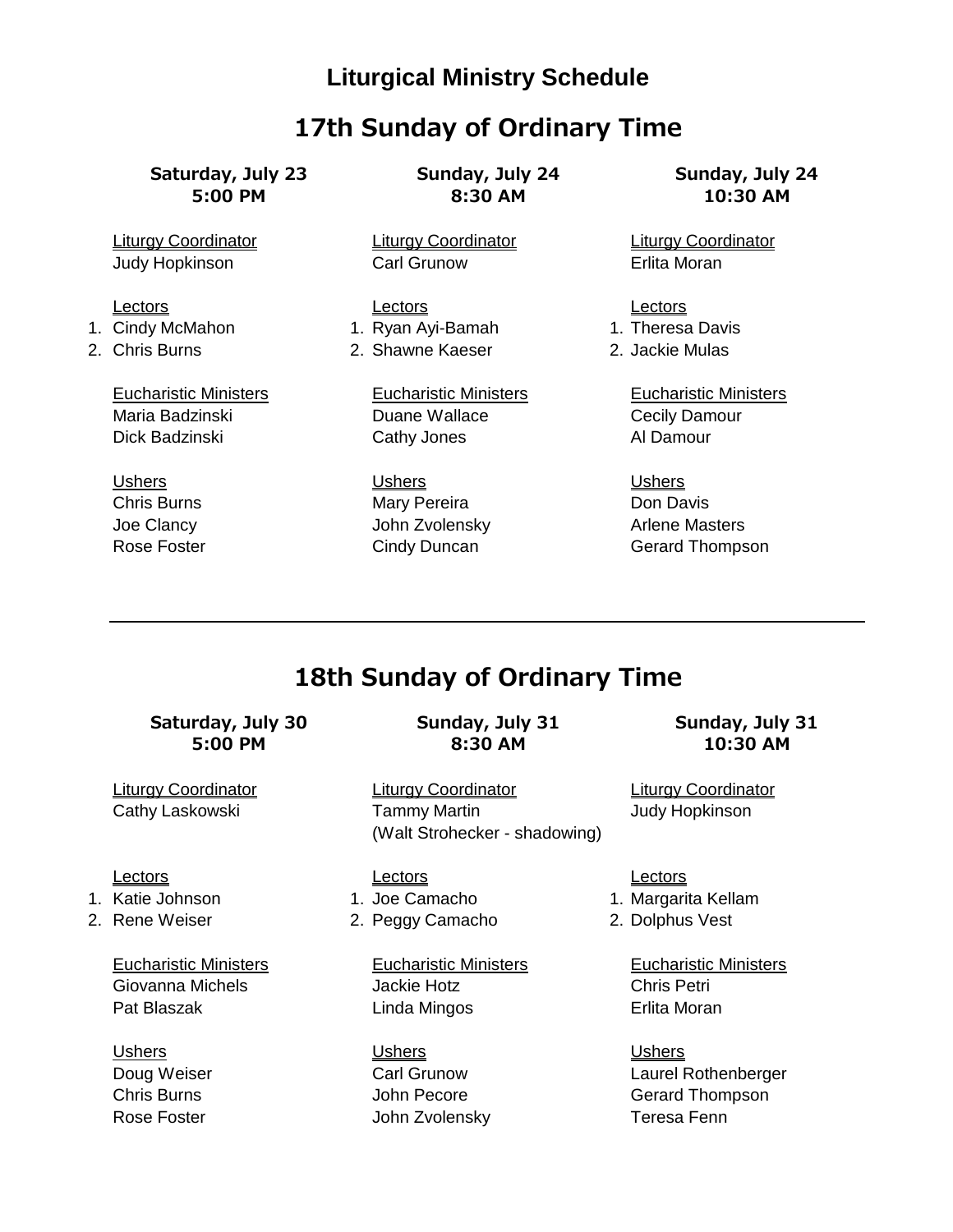### **19th Sunday in Ordinary Time**

**Saturday, August 6 Sunday, August 7 Sunday, August 7**

**5:00 PM 8:30 AM 10:30 AM**

Liturgy Coordinator Liturgy Coordinator Liturgy Coordinator Giovanna Michels **Malt Strohecker** Malt Strohecker Katie Johnson

Lectors **Lectors Lectors Lectors** 1. Berny Snyder 1. Katie Johnson 1. Jackie Mulas

Eucharistic Ministers Eucharistic Ministers Eucharistic Ministers Sue Ruppel **Bernadette Gilmore** Arlene Masters Rene Weiser **Carmen Strohecker** Joyce Navary

Ushers Ushers Ushers Tom Michels **Mary Pereira** Mary Pereira Teresa Fenn

2. Hank Duarte 2. Ryan Ayi-Bamah 2. Myra Weathington

Doug Weiser Duane Wallace Gerard Thompson Alex Clark Controllering Cindy Duncan TBD TBD

## **20th Sunday of Ordinary Time**

## **Saturday, August 13 Sunday, August 14 Sunday, August 14**

- 
- 

Dick Badzinski **Mary Henrich** Jackie Hotz **Mary Henrich** Maria Badzinski National Walt Strohecker Katie Johnson

**5:00 PM 8:30 AM 10:30 AM**

Liturgy Coordinator Liturgy Coordinator Liturgy Coordinator Chris Burns **CJ McBrearty CONIC Arlene Masters** 

Lectors Lectors Lectors 1. Rene Weiser 1. Jennifer Pierchal 1. Corinne Kirkland

2. Chit Peters 2. Ceara Stevenson 2. Theresa Davis

Ushers Ushers Ushers Tom Michels John Pecore Don Davis Rose Foster **Cindy Duncan** Cindy Duncan Teresa Fenn

- 
- 

Eucharistic Ministers Eucharistic Ministers Eucharistic Ministers

Joe Clancy Carl Grunow Laurel Rothenberger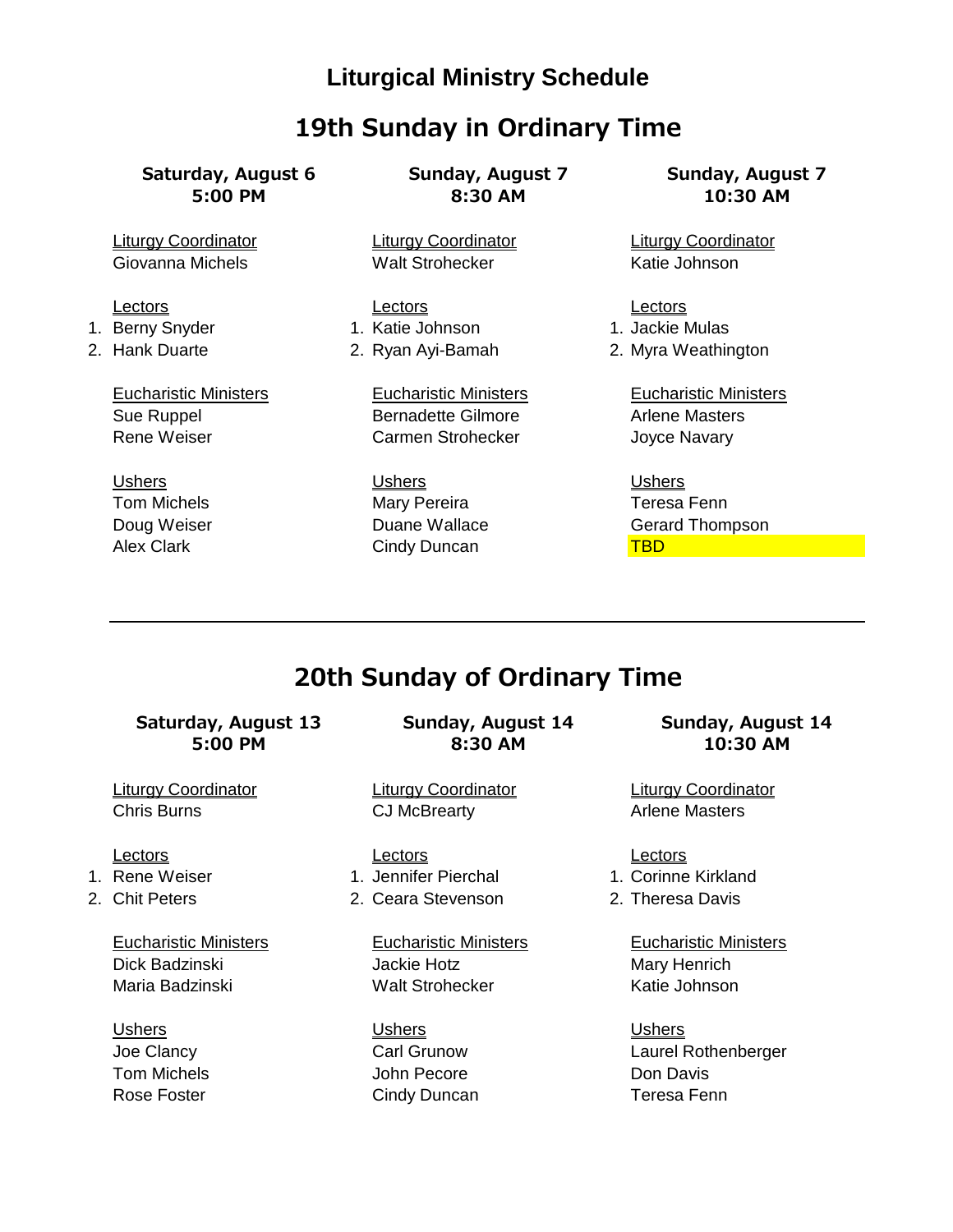#### **Solemnity of the Assumption of the Blessed Virgin Mary**

**Monday, August 15 12:00 PM**

Liturgy Coordinator Arlene Masters

**Lectors** 

1. Chit Peters

2. Rene Weiser

Eucharistic Ministers Pat Blaszak Joyce Navary

Ushers Mary Pereira Gerard Thompson **TBD The Contract of Contract of Contract** 

### **21st Sunday in Ordinary Time**

## **Saturday, August 20 Sunday, August 21 Sunday, August 21**

- 
- 

Pat Blaszak **Tammy Martin** Tammy Martin Joyce Navary Alex Clark **Duane Wallace** Arlene Masters **Arlene Masters** 

**5:00 PM 8:30 AM 10:30 AM**

Liturgy Coordinator Liturgy Coordinator Liturgy Coordinator Judy Hopkinson **Walt Strohecker** Erlita Moran

Lectors **Lectors Lectors Lectors** 1. Debbie Nolen 1. Peggy Camacho 1. Dolphus Vest

Ushers Ushers Ushers Doug Weiser **Mary Pereira** Mary Pereira **Teresa Fenn** Tom Michels John Zvolensky TBD

- 
- 2. Chris Burns 2. Joe Camacho 2. Mally Dryden-Mason

Eucharistic Ministers Eucharistic Ministers Eucharistic Ministers

Joe Clancy John Pecore Gerard Thompson